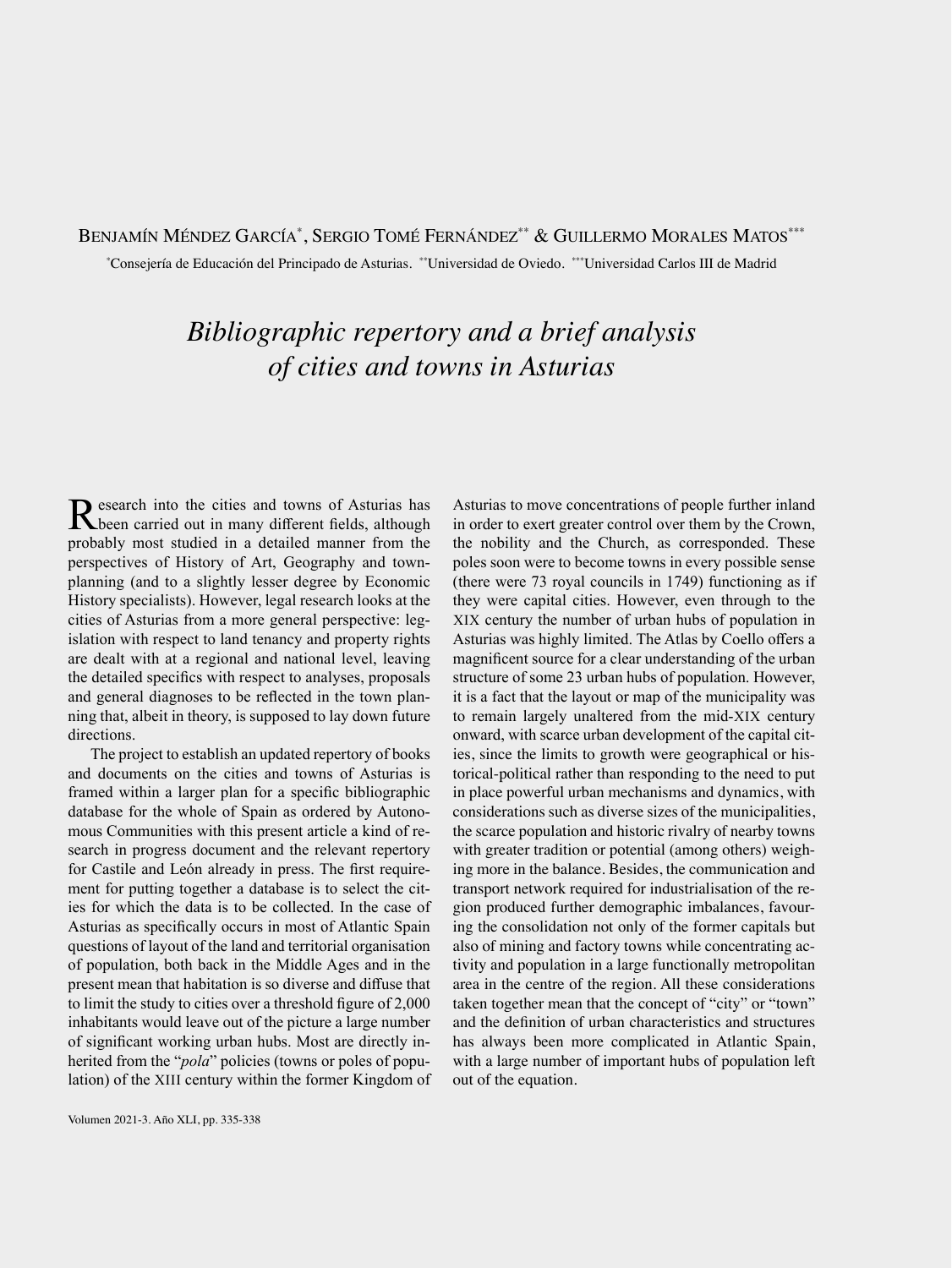All being said, any analysis of the growth and shape of the "cities" in Asturias must take into account these historical hubs produced in the Middle Ages and consolidated in our modern times thanks to planned and spontaneous expansion due to the railway system and by a burgeoning industrial bourgeoisie, or by reclaiming land from the sea along the coastline to set up port facilities while draining marshlands, positioning new capitals in the XIX century and by establishing industrial developments that were to take the region from a subsistence to a market economy. Together with these historical hubs there co-existed in stark contrast the process caused by industrialisation of converting small nuclei of population into cities of much less interest from a distinctive morphological perspective as they tended to function as mere outskirts or dormitory- towns. They may have housed large numbers of people but have been left out of the short list of "cities" to be studied as theoretical and practical references. But some of the medieval poles developed in such a way later as merited being included in the short list. So whereas Castropol underwent minimum development, Gijón that had been a hub of population since Roman times and that received the official recognition as a town in the Lower Middle Ages developed significantly as of the consolidation of its standing as an industrial port city in the XIX century. As the capital city of a sprawling municipal area, Gijón thus reunites all the morphological elements to be investigated, that is, a historic city centre, a road system influenced by the defence network in place in the Lower Middle Ages, planned expansion, a "garden city", workers' quarters and a sparsely populated outlying residential area on the outskirts. The case of Castropol is not exceptional since the uneven effects of industrialisation together with rigid social stratification of the city areas resulted in most of the municipal capitals and vintage poles accommodating less than 2,000 of a stable population, although there has been a growing movement of expansion of building due to increased mobility and the importance of the service sector that have not produced, however, equivalent demographic growth.

So in order to pre-select the "cities" on which to build the bibliographic repertory, references have been collected for a basic stock of 19 cities and towns, many of which have populations of under 10,000 but whose characteristics merit morphological interest. Using this initial short list, work progressed on bringing together all the existing monographic studies without total exclusion of general studies, however, for that matter those that dealt with the central metropolitan area of Asturias, or even those that

focused on various towns on our shortlist. It is for that reason that there are abandoned old poles and hubs of conurbations in the functional metropolitan area that also figure in the repertory.

From the perspective of methodology, the database was structured over the following items (apart from the complete bibliographic reference): the city to which they make reference, the type of work, the year of production, the subjects covered, the main theme and the keywords relating to urban development and morphology. The resulting spreadsheet allowed for graphic and statistical analysis and representation of the collection and references by cities and towns, general works, metropolitan area, towns in general and even other towns not included in the pre-selection.

To date, there is a list of 235 detailed monographs on cities in particular or various cities and towns in Asturias. Most of these are academic although there are articles from geographers working in the field of town planning, territorial planning and local development. It should be noted that geographers have had significant political implication in Asturias, holding posts at all the governmental levels.

The time span considered is between 1975 and 2020 inclusive, with only a few previous references. Given that most of the works considered fall within the field of geography, the results of setting up the Department of geography in the University of Oviedo in 1970 are more than clear, producing as a result in the 80s a broad-spanning series of theses and academic publications relating to the region. The first of these was the geography of Asturias (four volumes) originally published in the form of 64 separate booklets in 1982-3 and that was circulated locally to a tune of between 70,000-100,000 copies. Some of the towns selected barely have specific analyses different from the profiles collected in this collective work for the whole of the region, so that the maximum number of bibliographic references is reached around 1992. Likewise, the successive University reforms gave rise to an increase in final year dissertations in both the degree and Master programmes that span off into theses and academic articles that were at a high in the 90s continuing through to 2007 when again they grew in number.

Books are the most favoured type of publication, representing almost a third of the total references registered. It is also noteworthy that a large number of these focus specifically on urban geography as represented in one or various cities in Asturias or are devoted to the analysis of related phenomena that have a bearing on the growth, structure and morphology of the same. Chapters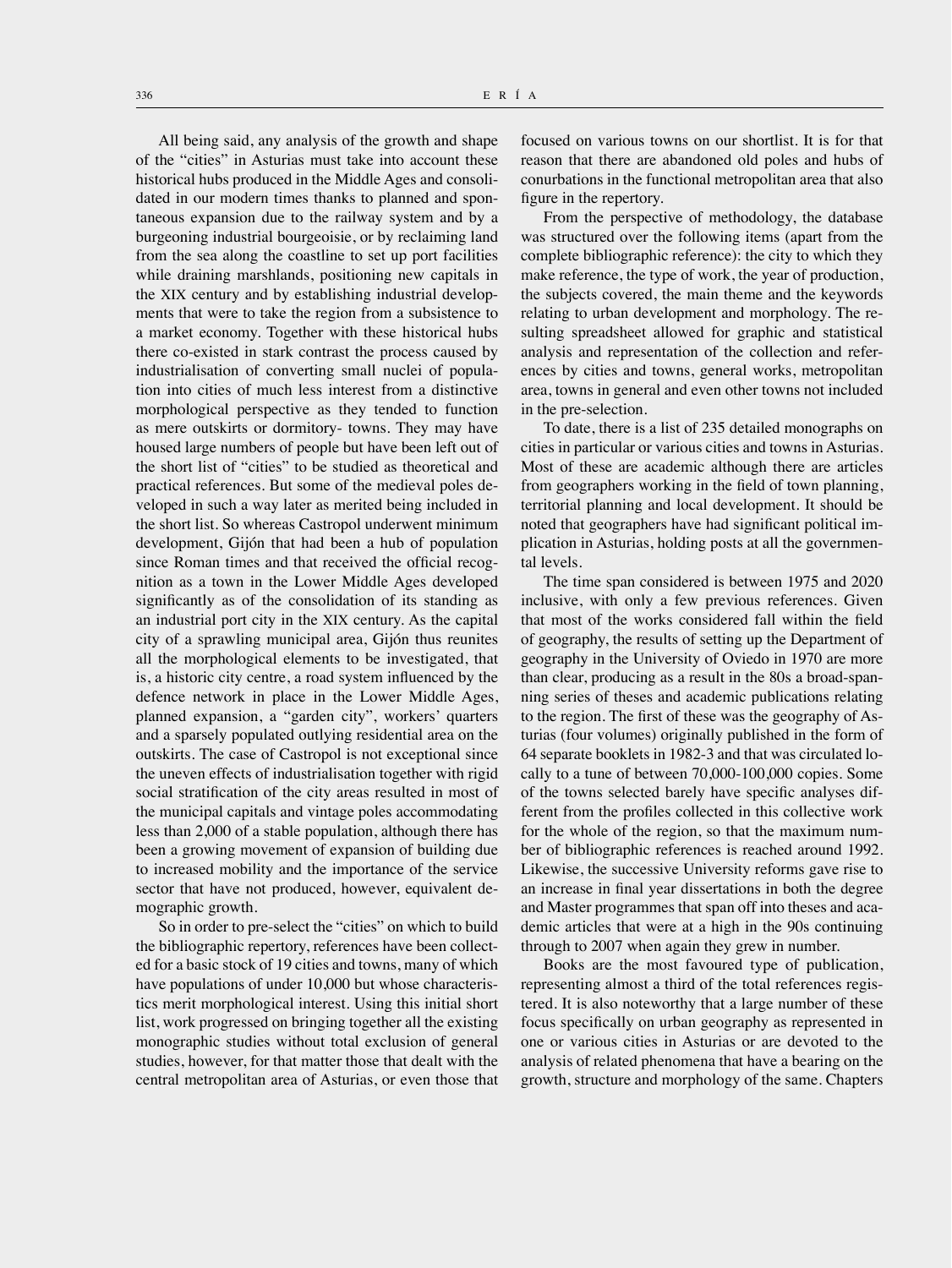of books and academic journal articles follow closely at around 28% of the items registered. These are perhaps the result of the contributions made toward analysis of the cities and towns as made in the aforementioned collective works plus the highly significant role that was played by the Geography Department journal, *Ería. Revista cuatrimestral de Geografía, a* University of Oviedo publication.

As previously indicated, then, this means that almost 80% of the references fall under the heading of geography with some interdisciplinary studies among these where co-authorship falls into the areas of architecture and town planning. There are also references relating to history of art, history, architecture and economy, besides significant photographic collections, together with maps, atlases and scale drawing plans of these cities and towns, and a scarce number of monographic studies. Some 140 authors are included within the remits of the project, where some 25% of the works range over various subjects (especially relating to general geography or regional studies by people from outside the field of geography) with almost half of the registers relating to urban geography, followed by those relating to history. The greatest number of references correspond to the following authors: Ramón María Alvargonzález, Francisco Quirós Linares, Guillermo Morales Matos, Sergio Tomé Fernández, Gaspar Fernández Cuesta, Felipe Fernández García, and Emilio Murcia Navarro.

The keywords of the works in the light of the overall theme of the bibliographic repertory relate to spaces, structures and shapes of cities. In other words, most analyse cities from a synchronic perspective. A slightly smaller number relate to town-planning processes and city growth, more in line with town-planning practice plus others that talk about housing and urban systems, more properly related to territorial organisation policies and processes.

Some three-quarters of the reference correspond to the preselected cities. However, due to the fact that general works have been included, where aspects that pertain to the cities are referenced, these have also been included together with those relating to the central metropolitan area of Asturias, the hub of most of the larger cities and historic towns. Likewise, for obvious reasons, there are works relating to the regional urban systems and subsystems of townships plus regional studies with differentiated analysis of varying degrees of the cities and towns. Gijón alone merits 50 references, Oviedo 48, Avilés 17, Mieres 10, Langreo, Navia and Ribadesella 7 while Llanes, Luarca and Candás are referenced five times each.

As perhaps was to be expected, the cities most researched are the more densely populated, relating directly to student and teaching communities and con easier to access when doing fieldwork or archive research. There is also a significant block of recent research, in the form of unpublished or semi-published theses, and degree or master dissertations. However, some of the coastal towns outside the metropolitan area have attracted considerable interest from art historians, geographers and other tourism and leisure specialists, dealing with the heritage produced mainly as the result of the noteworthy urban development as of the end of the XIX century linked to industrialisation and transport systems.

Non-specific works make up a large part of the database since to exclude them would be to elude basic knowledge relating to how urban growth occurred and evolved in Spain. So overall triggers (transport systems and inter-urban networks), crosscutting issues (similar characteristics of evolution over more than one town or city) and synthetic conclusions are included. Said foci are pertinent, above all from the theoretical and academic perspective but require the complementary vision of specific studies of the cities and their characteristics in order for them to be relevant. From an operational or practical perspective, specific articles on how a city evolved are vital to town and territorial planning. Moreover, unequal interest in researching some of the cities and towns pre-selected has led not only to some being given merely token research but also to others that have been more deeply analysed seriously lacking updated study.

Due to the structure of the present research, the selection transferred to text leaves entities with urban characteristics worthy of note without a specific heading (although they can be searched in the database). This is the case of coastal towns such as Castropol, Tapia and A Caridá, of other municipal capitals (Boal, Pola de Allande, Tineo, Muros de Nalón, Grado, Soto del Barco, Piedras Blancas, Noreña, Nava, Infiesto, Arriondas, Pola de Lena, El Entrego and Pola de Laviana). Of the seaports of certain historical relevance (Figueiras, Ortigueira, Puerto Vega, Tazones) and even certain garden-city type hubs of population (Salinas), cabotage ports (San Esteban de Pravia), entities that shaped conurbations such as those of El Entrego, Sotrondio and Blimea in the Valle del Nalón that were brought together administratively to form one, San Martín del Rey Aurelio in the early 21st century or even the outlying districts produced in the early industrial period that gave rise to significant hubs of population (such as Lugones or Colloto).